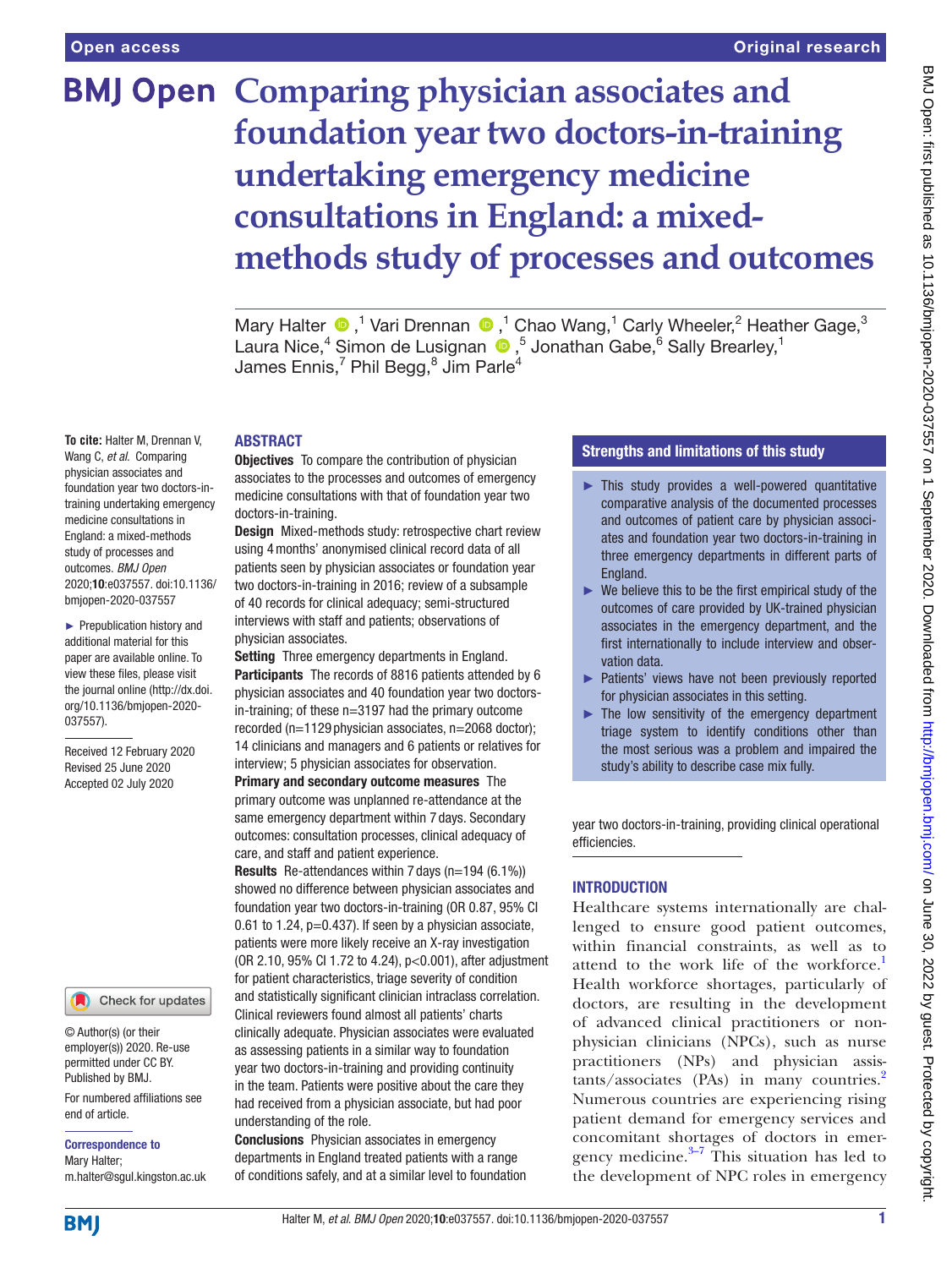departments (EDs) in many countries such as the USA, $^8$  $^8$ Australia, <sup>[9](#page-8-4)</sup> Canada<sup>[10](#page-8-5)</sup> and the UK.<sup>11</sup> In the USA, 25% (n=14360) of all emergency medicine clinicians are NPCs, and 6[8](#page-8-3)% of these are PAs.<sup>8</sup>

PAs are trained in the medical model to take histories, diagnose illness, develop management plans and prescribe medications as agreed with their supervising physician. PAs have a 50-year history in the USA and are a developing part of the workforce in some other countries such as Canada, the Netherlands and Germany.<sup>12</sup> The PA workforce is growing in the UK (where they are known as physician associates). In 2018, there was an estimated 600 qualified PAs with approximately 1000 graduating each year since then.<sup>11</sup> Their employment specialties include  $EDs<sub>1</sub><sup>11</sup>$  where they are deployed in both the minor and the major illness or injury sections.<sup>8</sup>

Descriptive observations have been published concerning the positive contributions by US-trained PAs employed in EDs in the UK,<sup>[13](#page-8-8)</sup> Australia and New Zealand, $^{14}$  and by UK-trained PAs in England.<sup>15</sup> Unlike in the USA, PAs in these other countries cannot prescribe medicines or order ionising radiation. PAs in North American EDs are reported to be well accepted by other staff and patients, and reliable in assessing certain medical complaints and performing procedures.<sup>16</sup> No difference is reported between patients attended by a PA and those attended by a doctor for wound infection rates, or rate of revisit within 72hours to a paediatric ED; but studies find less consistency in practice when analysing prescribing patterns, length of stay and wait times of physicians, PAs and NPs in the  $ED$ .<sup>17</sup> There is relatively little research evidence on their clinical effectiveness, $^{17}$  little quantitative evidence on outcomes from outside of the USA and no qualitative evidence of how PAs deliver care in the ED. In this context, our goal was to investigate the contribution of PAs to the processes and outcomes of emergency medicine consultations compared with that of foundation year two (FY2) doctors-in-training in EDs in English hospitals.

#### METHODS Study design

We conducted a pragmatic, mixed-methods convergence study in which we compare and contrast and simultaneously interpret quantitative and qualitative data<sup>18</sup> in three EDs in England, with three components. We undertook a quantitative observational retrospective chart review of patient consultations by PAs compared with FY2 doctorsin-training; and qualitatively we directly observed PAs' practice; and we conducted semi-structured interviews with members of the staff team. Our planned prospective study of patient records with a linked patient satisfaction and outcomes survey had to be revised to a pragmatic retrospective chart review due to practicalities within the participating National Health Service (NHS) organisations in the period of the study.

#### Population and sampling

Three consultant-led, 24hours EDs with full resuscitation facilities ('type one') participated. Two EDs had annual attendances in the range of 100000–120000 adult and paediatric patients and the third in the range of 170000–190000. One was an university hospital; two were district general hospitals. The hospitals had been recruited as part of a larger study investigating the work and contribution of PAs between 2016 and  $2017.^{19}$  $2017.^{19}$  $2017.^{19}$  We selected FY2 doctors-in-training as the comparator for PAs, as PAs are offered as part of a solution to junior medical workforce shortages<sup>[7](#page-8-15)</sup> and the most junior doctors working in the UK ED at the time were FY2s.

## Selection of participants, measurements and outcomes

Our primary outcome was unplanned re-attendance at the same ED within 7days—one of the NHS clinical quality indicators for EDs in England.<sup>20</sup> Our secondary outcomes were: consultation processes (length of time in the ED, use of X-ray, prescriptions and referrals); clinical adequacy of care, referrals and planned follow-up;and patient experience.

#### Chart review

For a 16-week period (the standard duration of ED placement for FY2 doctors-in-training in the UK), we obtained anonymised, routinely collected electronic records of all patients attended by a PA or FY2 doctor-in-training, provided in Microsoft Excel by the hospital information teams in each trust, using queries based on staff job role, dates and requested data items. Hospital staff extracted additional data items [\(online supplementary material](https://dx.doi.org/10.1136/bmjopen-2020-037557)  [1](https://dx.doi.org/10.1136/bmjopen-2020-037557))—age, sex, acuity (as categorised by the Manchester triage  $score^{21}$ ), X-ray orders, diagnosis, prescription issued, admission, area treated, overall time in the ED (from check in to discharge, in minutes) and re-consultation within 7days (the primary outcome). No data linkage was required. The researchers did not have access to the original dataset and so could not identify if any patients appeared more than once in the dataset, and further data cleaning could not be performed.

We calculated a sample size for the primary outcome based on rate of 18.3% (the highest of two rates for nurse practitioners substituting for physicians (at 28 days)).<sup>[22 23](#page-8-18)</sup> Aiming to find a relative difference of 50%, in a non-inferiority hypothesis, we required 284 patients in each group (calculation from Stata V.11.1 software) to compare 18.3% to 27.4% unplanned re-consultations, with conventional 80% power at 5% significance. We included an extra 20 to allow for adjustment for case mix, requiring a minimum of 304 patients in total in each group to achieve the said power. As 28-day data could not be collected, we went on to use the 7-day re-attendance rate, with its national average of 7.4% (range 2.4%–21.7%) for unplanned re-attendance at the same ED in England for all patients.

Two of the participating EDs also agreed to take part in the analysis of clinical adequacy of documented care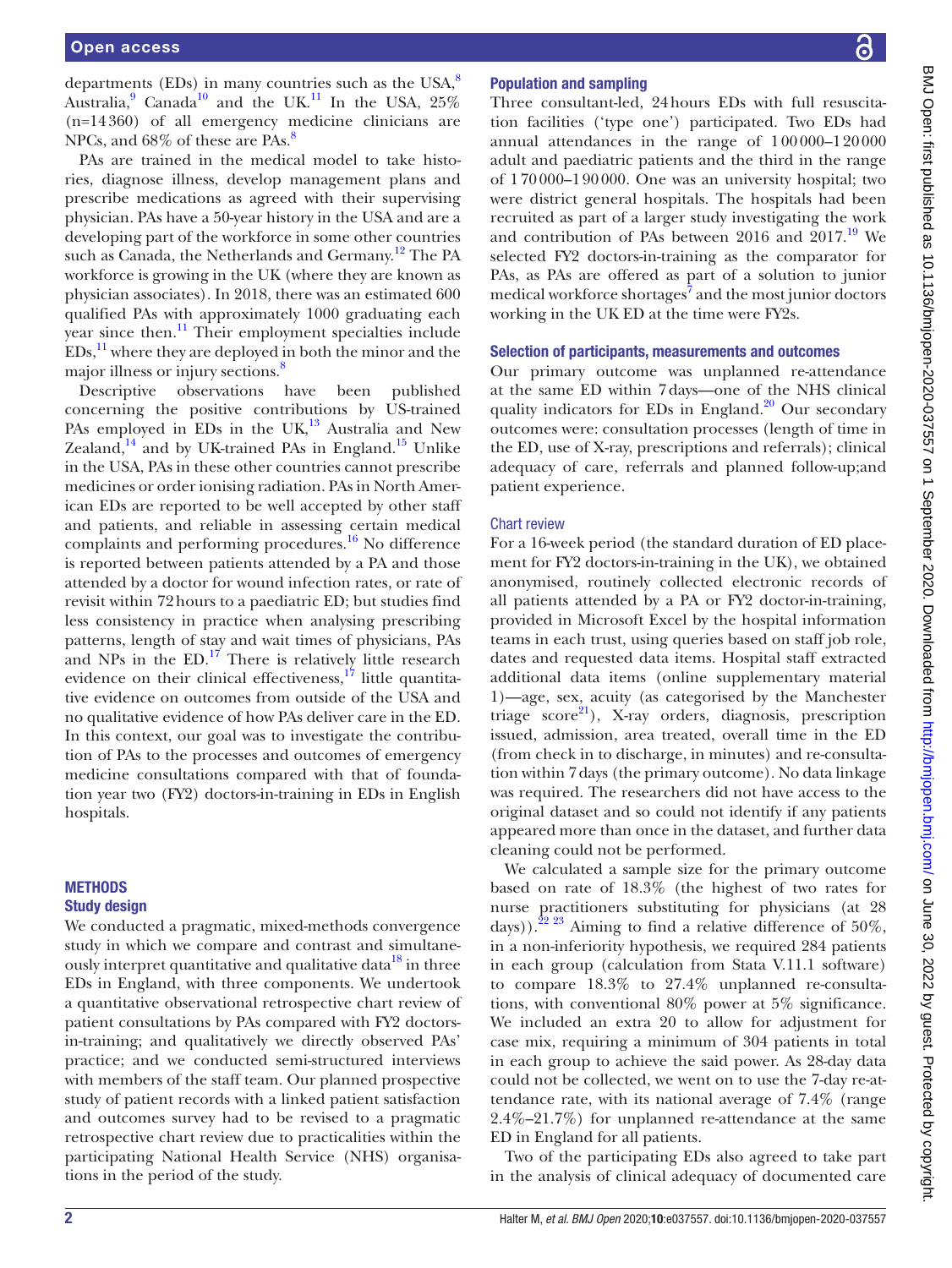in every 10th case from the chart review sample (n=40), with equal numbers of cases seen by PA and FY2 doctorsin-training, and using the full anonymised clinical record. We recruited two specialty registrars (doctors in their 6th year of emergency medicine training), one PA lecturer (with 20 years ED experience) and one emergency medicine consultant (with 17 years experience at consultant level) from outside the three study hospitals to review these records. All four clinicians independently recorded their judgement as to the clinical adequacy of care for each record using the categories of medical history, examination, request for radiography, treatment plan and decision, advice given and follow-up. Their assessments were blinded to the type of professional attending the patient and to each other's assessment, using a proforma ([online supplementary material 2\)](https://dx.doi.org/10.1136/bmjopen-2020-037557) based on published studies.<sup>[22 23](#page-8-18)</sup> As the senior clinician, we accepted the decision of the consultant in cases of disagreement.

#### **Observation**

This element drew on the ethnographic tradition used in many health service research studies. $24$  We invited all PAs working in the ED in our three study hospitals to participate (n=6). Five PAs volunteered and gave written informed consent to be observed. One of three researchers (CWh, LN, MH) observed each PA for two or three pre-arranged sessions, of varying lengths, on weekdays in periods between 08:00 and 22:00 hours, following a broad guide [\(online supplementary material](https://dx.doi.org/10.1136/bmjopen-2020-037557) [3\)](https://dx.doi.org/10.1136/bmjopen-2020-037557). Researchers made notes on context, relationships and activities following this guide. We judged data saturation to have been reached with individual PAs when the processes of care observed did not differ significantly from previous observations. During the observation period, PAs asked for patient assent to the researcher's presence. Researchers reflected on the observations, discussing them in pairs.

#### Interview

Semi-structured interviews<sup>[25](#page-8-20)</sup> were undertaken with a purposive sample of managerial, medical and nursing ED staff who volunteered after receiving information about the study from the researcher during observation periods and/or via their site manager. We also opportunistically interviewed patients and/or their relative who were being seen by a PA in the ED, identified and invited to participate during observation periods, once they had been assessed and treated by the PA but before discharge from the ED. We used tailored topic guides ([online supplementary material 4\)](https://dx.doi.org/10.1136/bmjopen-2020-037557) to explore interviewees' perceptions of the PA role and its impact on service organisation, role boundaries, patient experience, patient outcomes and activities and attitudes of other staff. We digitally recorded interviews or took notes if the participant preferred. Recordings were transcribed verbatim and anonymised.

#### Analysis Chart review

The characteristics of patients treated by PAs and FY2 doctors-in-training were compared using  $\chi^2$  tests. We carried out a logistic regression to examine whether the primary and binary secondary outcomes differed between PAs and FY2 doctors-in-training, while adjusting for confounding factors—patient age, sex and triage score. Since patients seen by the same clinician are likely to be correlated, we calculated intraclass correlation coefficients (ICC) for each outcome and report results using a random-effects model if the ICC is statistically significant. We report ORs, their CIs and two-tailed p values. For length of stay, a linear regression was used for data transformed to logarithm scale to reduce heteroscedasticity and reflect the fact that the value of length of stay is positive. To account for unobserved heterogeneity, the unobserved component is modelled as a latent variable in a latent class linear model. The assessment of clinical adequacy is reported using descriptive statistics, sensitivity and specificity of the judgement of whether the record was that of a PA or FY2 doctor-in-training and Fleiss kappa for inter-rater agreement, calculated for each of the four components of the assessment and per response.

#### **Qualitative**

Our methods for the analysis of observation data drew on methods to identify ethnographic vignettes. $26$  We employed thematic analysis $^{27}$  of all-specialty interview data for the wider study. Both are described in full elsewhere.<sup>19</sup> For the subsequent specialty-specific analysis, we re-read all ED observation data and interview transcripts to identify all data related to the primary and secondary outcomes, and which both confirmed or disconfirmed findings.

## Mixed methods

Following the separate quantitative and qualitative analyses, we (MH and VD, in consultation with all authors) merged $18$  the quantitative and qualitative datasets by presenting the quantitative results by study outcomes and following these with qualitative data findings (themes and/or excerpts or quotes) that confirmed or disconfirmed the quantitative results.

## Patient and public involvement

The patientand public voice was important to this study and informed the design, conduct, analysis, interpretation and final reporting. We brought the views of our public and patient representative forum for a previous study on physician associates into the research questions and design of the study. These were views such as how do patients understand this new role. Sally Brearley, as a public voice representative, was a co-applicant and member of the research team. The study advisory group had two public voice members who were reimbursed for their time, following NIHR INVOLVE guidance. Two patient and public voice groups were formed: one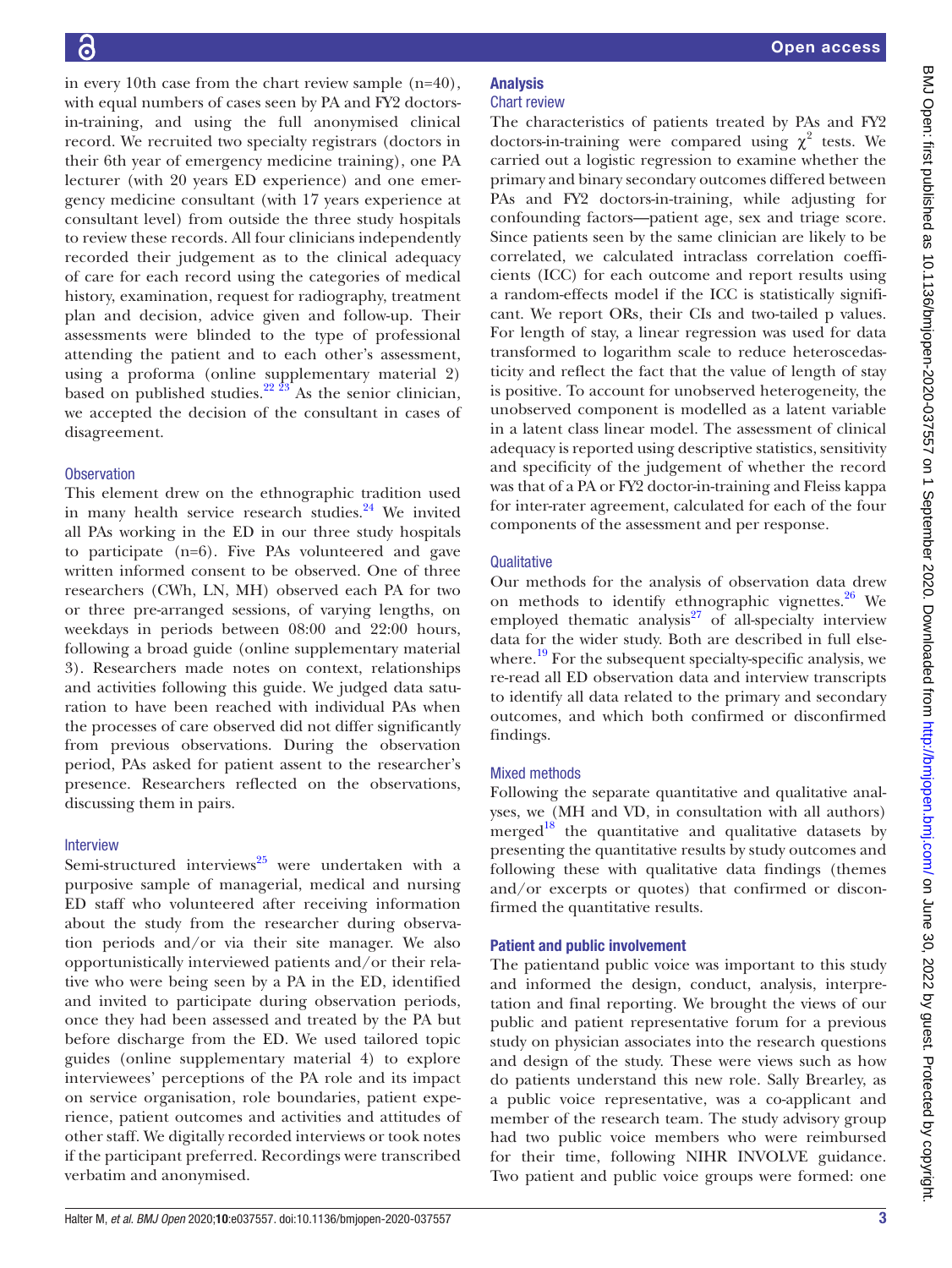Characteristics of chart review sample

|                     | َة<br>٥                                                             |
|---------------------|---------------------------------------------------------------------|
|                     |                                                                     |
|                     |                                                                     |
|                     |                                                                     |
|                     |                                                                     |
|                     |                                                                     |
|                     |                                                                     |
|                     |                                                                     |
|                     |                                                                     |
|                     |                                                                     |
|                     |                                                                     |
|                     |                                                                     |
|                     |                                                                     |
|                     |                                                                     |
|                     |                                                                     |
|                     |                                                                     |
|                     |                                                                     |
|                     |                                                                     |
|                     |                                                                     |
|                     |                                                                     |
|                     |                                                                     |
|                     |                                                                     |
|                     |                                                                     |
|                     |                                                                     |
|                     |                                                                     |
|                     |                                                                     |
|                     |                                                                     |
|                     | # product 36/07057557 or 1 September 2020-037557 or 1 September 202 |
|                     |                                                                     |
|                     |                                                                     |
|                     | <b>うり ていこう</b>                                                      |
|                     |                                                                     |
|                     |                                                                     |
|                     |                                                                     |
|                     |                                                                     |
|                     |                                                                     |
|                     | )<br>!                                                              |
|                     |                                                                     |
|                     | $\frac{3}{5}$                                                       |
|                     |                                                                     |
| ոr<br>n<br>d        |                                                                     |
|                     | Ìğ                                                                  |
|                     |                                                                     |
| ıt                  |                                                                     |
|                     |                                                                     |
|                     |                                                                     |
| vely                |                                                                     |
| $\ddot{\cdot}$      |                                                                     |
|                     |                                                                     |
| $\gamma$ -          |                                                                     |
| $\mathbf{a}$        |                                                                     |
|                     |                                                                     |
| at<br>:-<br>i-      |                                                                     |
|                     |                                                                     |
|                     | ミーリンパー                                                              |
| f                   |                                                                     |
|                     |                                                                     |
| y-<br>r.            |                                                                     |
|                     |                                                                     |
|                     |                                                                     |
|                     |                                                                     |
|                     |                                                                     |
|                     |                                                                     |
| ers                 |                                                                     |
| $\mathbf{d}_{\ell}$ |                                                                     |
| the<br>do           |                                                                     |
|                     |                                                                     |
|                     |                                                                     |
|                     |                                                                     |

<span id="page-3-0"></span>

| <u>Undiactoriotico Unidia ruege cannolu</u>         |                         |                                 |                            |         |
|-----------------------------------------------------|-------------------------|---------------------------------|----------------------------|---------|
|                                                     | <b>PA</b><br>$(n=2381)$ | <b>FY2 doctor</b><br>$(n=6435)$ | <b>Total</b><br>$(n=8816)$ |         |
| <b>Characteristic</b>                               | N(%                     | N(%                             | N(%                        | P value |
| Age band (years)                                    |                         |                                 |                            |         |
| $0 - 20$                                            | 300 (13.0%)             | 656 (10.3%)                     | 956 (11.0%)                | 0.002   |
| $21 - 40$                                           | 543 (23.5%)             | 1493 (23.5%)                    | 2036 (23.5%)               |         |
| $41 - 60$                                           | 530 (22.9%)             | 1406 (22.1%)                    | 1936 (22.3%)               |         |
| $61 - 80$                                           | 551 (23.8%)             | 1596 (25.1%)                    | 2147 (24.7%)               |         |
| 81 and over                                         | 390 (16.9%)             | 1212 (19.0%)                    | 1602 (18.5%)               |         |
| <b>Sex</b>                                          |                         |                                 |                            |         |
| Male                                                | 1132 (47.5%)            | 2933 (45.6%)                    | 4065 (46.1%)               | 0.102   |
| Female                                              | 1249 (52.5%)            | 3501 (54.4%)                    | 4750 (53.9%)               |         |
| Manchester triage score                             |                         |                                 |                            |         |
| 1 Immediate                                         | 10 (0.6%)               | $3(0.1\%)$                      | 13 (0.2%)                  | < 0.001 |
| 2 Very urgent                                       | 163 (9.3%)              | 565 (11.1%)                     | 728 (10.6%)                |         |
| 3 Urgent                                            | 770 (43.8%)             | 2841 (55.7%)                    | 3611 (52.6%)               |         |
| 4 Standard                                          | 811 (46.1%)             | 1681 (32.9%)                    | 2492 (36.3%)               |         |
| 5 Non-urgent                                        | $5(0.3\%)$              | 12 (0.2%)                       | 17 (0.2%)                  |         |
| ED area treated in                                  |                         |                                 |                            |         |
| Minor                                               | 369 (20.1%)             | 275 (6.8%)                      | 644 (10.9%)                | < 0.001 |
| Major                                               | 1266 (68.8%)            | 3601 (88.4%)                    | 4867 (82.3%)               |         |
| Resuscitation                                       | $2(0.1\%)$              | $4(0.1\%)$                      | $6(0.1\%)$                 |         |
| Paediatrics                                         | 181 (9.8%)              | 174 (4.3%)                      | 355 (6.0%)                 |         |
| Clinical decision unit or primary care              | $21(1.1\%)$             | 20 (0.5%)                       | 41 (0.7%)                  |         |
| FY2, foundation year two; PA, physician associates. |                         |                                 |                            |         |

in London and the other in the West Midlands and members reimbursed as per NIHR Involve guidelines. The patient and public voice groups informed the design of the research tools such as topic guides and participant information sheets, developed coding frameworks and analysed interview transcripts, and participated in the overall synthesis of findings. Sally Brearley continues to be involved in the dissemination of the study.

# RESULTS

## Characteristics of chart review subjects

In the 16-week period studied, 8816 patients seen by 6 PAs (n=2890) or 40 FY2 doctors-in-training (n=5926) were identified; some secondary outcomes were available for all cases. For 3197 of these patient episodes  $(n=1129$  by the 6 PAs and n=2068 by 22 FY2 doctors-intraining), the primary outcome was collected at site for the research team. Characteristics of the patients are shown in [table](#page-3-0) 1. PAs saw a lower proportion of patients categorised on triage into the urgent category than FY2 doctors-in-training.

In interview, the type of patient seen, patient throughput and role of PAs and FY2 doctors-in-training were described as similar:

They're [the PAs] pretty much equal to ......a senior FY2 doctor in training level. As a consultant we fee comfort because we know [PA name 1] can work in majors, she can clear [majors] pretty much...... An [PA name 2],... can clear paeds minors... Participan 150 emergency medicine consultant

However, more than one participant tentatively suggested that PAs saw the less acutely unwell patients:

So my understanding is like they're [the PAs] equivalent to, I would put it like a certain level of like a junior physician......I wouldn't say they would be a registrar level……I'd put them somewhere in between. You know a... lot better than like a newly qual fied physician because they've got the skills and stuf so in that gap of what I would say equivalent to maybe like a second to four years post qualified doctor Participant 144 registrar

## Characteristics of interview and observation participants

The staff interviewed included four PAs, two managers, five nurses and three senior doctors; six patients and/ or their relatives were also interviewed, spread across the three sites. We observed four PAs, at three sites; we do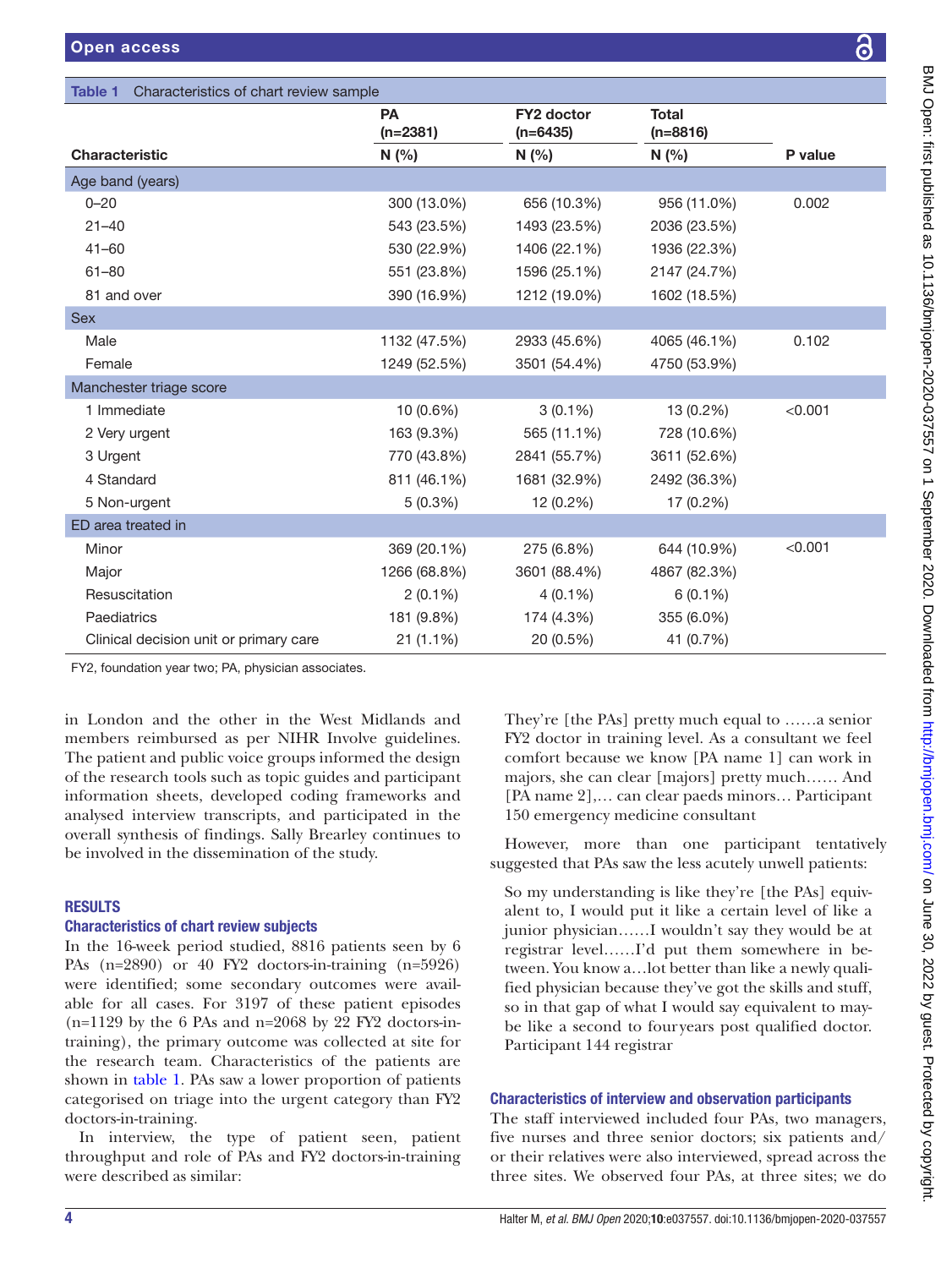<span id="page-4-0"></span>

| <b>Table 2</b> Re-attendance at the same ED within 7 days |                          |                                 |                            |                                                                                                                        |                                                                                                                  |
|-----------------------------------------------------------|--------------------------|---------------------------------|----------------------------|------------------------------------------------------------------------------------------------------------------------|------------------------------------------------------------------------------------------------------------------|
| Re-attendance at<br>the same ED within PA<br>7 days       | $(n=1129)$               | <b>FY2 doctor</b><br>$(n=2068)$ | Total<br>$(n=3197)$        | <b>Unadjusted OR</b><br>(95% CI) and p value<br>(PA relative to FY2<br>doctor-in-training) in<br>rate of re-attendance | Adjusted OR (95% CI)<br>and p value (PA relative<br>to FY2 doctor-in-<br>training) in rate of<br>re-attendancee* |
| <b>No</b><br><b>Yes</b>                                   | 1066 (94.4%)<br>63(5.6%) | 1937 (93.7%)<br>131 (6.3%)      | 3003 (93.9%)<br>194 (6.1%) | $0.87$ (0.64 to 1.19)<br>$p=0.388$                                                                                     | $0.87$ (0.61 to 1.24)<br>$p=0.437$                                                                               |
| <b>Unknown</b>                                            | 1251                     | 4368                            | 5619                       |                                                                                                                        |                                                                                                                  |

\*Adjustment made for triage score (as a measure of acuity), age band, sex, admission, X-ray and site; no adjustment was made for clustering as the ICC by individual staff member on outcome was small (0.008) and statistically insignificant (p=0.236).

ED, emergency department; FY2, foundation year two; ICC, intraclass correlation coefficient; PA, physician associates.

not report further demographic details due to concerns about anonymity in a small population.

#### The primary outcome: rate of return to the ED within 7 days

Re-attendance within 7days was found following 6.1% (n=194) of the 3197 index visits for which these data were available. The high rate of unknown data is accounted by one site where these data were not captured in the electronic dataset and were only retrieved manually for a random sample (n=205) for the purposes of this study. After adjustment for confounding, no statistically significant difference was found for cases seen by PAs or FY2 doctors-in-training [\(table](#page-4-0) 2).

#### Secondary outcome: consultation processes

No differences were found between patients attended by PAs or by FY2 doctors-in-training in: whether prescriptions were given, admission to hospital from the ED or if a discharge summary was completed. However, patients seen by a PA were more likely to have an X-ray performed in the ED [\(table](#page-4-1) 3), less likely to be admitted to hospital and to have a shorter length of stay in the ED (by 35min), after adjustment for age, sex, acuity, whether admitted, X-ray taken and site, as well as for clustering by individual clinician, although no account was able to be taken of the staffing level.

<span id="page-4-1"></span>

| Table 3                            | Clinical process measures            |                                 |                             |                                                                                                                        |                                                                                                                   |
|------------------------------------|--------------------------------------|---------------------------------|-----------------------------|------------------------------------------------------------------------------------------------------------------------|-------------------------------------------------------------------------------------------------------------------|
| <b>Clinical process</b><br>measure | <b>PA</b><br>$(n=2381)$              | <b>FY2 doctor</b><br>$(n=6435)$ | <b>Total</b><br>$(n=8816)$  | <b>Unadjusted OR</b><br>(95% CI) and p value<br>(PA relative to FY2<br>doctor-in-training) in<br>rate of re-attendance | Adjusted OR (95% CI)<br>and p value (PA relative<br>to FY2 doctor-in-<br>training) in rate of re-<br>attendancee* |
| X-ray investigations performed     |                                      |                                 |                             |                                                                                                                        |                                                                                                                   |
| No.<br>Yes                         | 559 (49.4%)<br>572 (50.6%)           | 1701 (82.3%)<br>366 (17.7%)     | 2260 (70.7%)<br>938 (29.3%) | 4.76 (4.04 to 5.59)<br>p<0.001                                                                                         | 2.70 (1.72 to 4.24)<br>p<0.001                                                                                    |
| Unknown                            | 1250                                 | 4368                            | 5618                        |                                                                                                                        |                                                                                                                   |
| Prescriptions given in the ED      |                                      |                                 |                             |                                                                                                                        |                                                                                                                   |
| <b>No</b>                          | 174 (58.0%)                          | 157 (51.8%)                     | 331 (54.9%)                 | 0.79 (0.56 to 1.07)                                                                                                    | 1.35 (0.08 to 23.5)                                                                                               |
| <b>Yes</b>                         | 126 (42.0%)                          | 146 (48.2%)                     | 272 (45.1%)                 | $p=0.127$                                                                                                              | $p=0.838$                                                                                                         |
| Unknown                            | 2081                                 | 6132                            | 8213                        |                                                                                                                        |                                                                                                                   |
|                                    | Admitted as an inpatient from the ED |                                 |                             |                                                                                                                        |                                                                                                                   |
| <b>No</b>                          | 883 (78.2%)                          | 1436 (70.1%)                    | 2319 (73.0%)                | 0.65 (0.55 to 0.77)                                                                                                    | $0.78$ (0.55 to 1.1)                                                                                              |
| <b>Yes</b>                         | 246 (21.8%)                          | 613 (29.9%)                     | 859 (27.0%)                 | p<0.001                                                                                                                | $p=0.158$                                                                                                         |
| <b>Unknown</b>                     | 1762                                 | 3876                            | 5638                        |                                                                                                                        |                                                                                                                   |
| Discharge summary completed        |                                      |                                 |                             |                                                                                                                        |                                                                                                                   |
| <b>No</b>                          | 86 (42.4%)                           | 71 (34.6%)                      | 157 (38.5%)                 | $0.72$ (0.48 to 1.08)                                                                                                  | 1.57 (0.93 to 2.66)                                                                                               |
| <b>Yes</b>                         | 117 (57.6%)                          | 134 (65.4%)                     | 251 (61.5%)                 | $p=0.109$                                                                                                              | $p=0.09$                                                                                                          |
| Unknown                            | 2178                                 | 6230                            | 8408                        |                                                                                                                        |                                                                                                                   |

\*Adjustment made for MTS (as a measure of acuity), age band, sex and site, and for clustering where the ICC (and p value) is significant: Xray 0.04 (p<0.001), prescriptions 0.73 (p<0.001), admitted 0.02 (p=0.001), discharge summary <0.001 (p=0.498). FY2, foundation year two; ICC, intraclass correlation coefficient; PA, physician associates.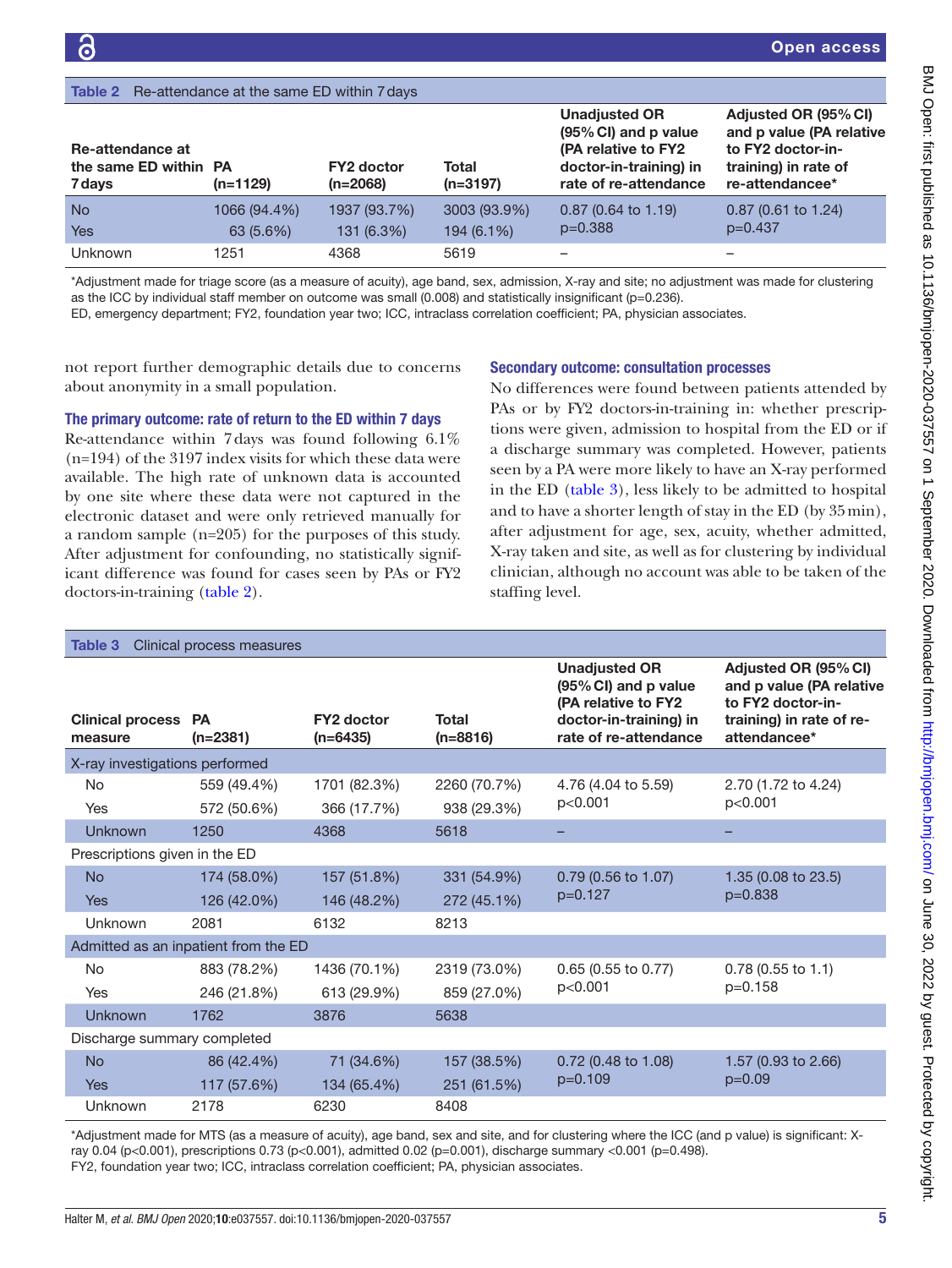#### Open access

We observed PAs being the first member of the medical team to carry out assessment of patients following triage to either the major, minor or paediatric areas of the ED. We noted that PAs saw patients independently, following a medical history taking and examination model, before reporting in person to the senior ED physician in the same way as nurse practitioners and FY2 doctors-intraining did.

PAs were differentiated from FY2 doctors-in-training by many of our interviewees for not being able to prescribe medications or order tests using ionising radiation. Some participants considered this to have a detrimental impact on PAs and patients:

[prescribing] would make a massive difference for them as well and [for] patients because at the end of the day they're having to wait for the PAs to go talk through [with] the physicians what's going on and then probably see somebody else. Participant 118 nurse practitioner

However, PAs were observed taking on several roles in relation to prescriptions and X-ray orders, for example, suggesting medications to or charting the medication for a senior doctor to sign off:

So when one of my PAs comes to me and says 'This patient has a temperature of 38, they're coughing up horrible green sputum and they're tachycardic and I listened to their chest and they've got crackles at the left base, can we order a chest x-ray and prescribe sepsis drugs for, you know, pneumonia?' I say 'Yes' and I sign it. With probably more confidence at this stage having had [number] PAs here for a year than I would with a junior physician in training on day two. And the irony of that is of course, the junior physician in training doesn't need to come and ask me, tech nically, they can prescribe themselves. Participant 21 emergency medicine consultant

PAs were also observed making referrals to medical and surgical teams outside of the ED, completing discharge summary information and carrying out procedures, most commonly cannulation, phlebotomy and suturing.

#### Secondary outcome: clinical adequacy

<span id="page-5-0"></span>Our reviewers found the chart documentation to have been 'appropriate' or 'with no errors or omissions that resulted in significant probability that the patient might be harmed' in 36/40 cases for all of the key consultation components [\(table](#page-5-0) 4). In the three records (two of FY2 doctors-in-training and one of a PA) judged as having errors or omissions at the level of a breach in normal guidelines and procedures that would have altered the patient's treatment, all reviewers agreed that a senior doctor review had occurred in one case; this was unclear in the other cases. Our observation data suggest that such a senior review was undertaken for all assessment and clinical decision making in the 'majors' sections

|                                              | Table 4 Chart reviewers' assessments of clinical adequacy                                                                                                     |                              |                      |         |                  |                  |                             |           |                          |                   |                      |         |                             |                  |                      |         |                  |                   |                             |                          |             |                          |                             |         |
|----------------------------------------------|---------------------------------------------------------------------------------------------------------------------------------------------------------------|------------------------------|----------------------|---------|------------------|------------------|-----------------------------|-----------|--------------------------|-------------------|----------------------|---------|-----------------------------|------------------|----------------------|---------|------------------|-------------------|-----------------------------|--------------------------|-------------|--------------------------|-----------------------------|---------|
|                                              |                                                                                                                                                               | Judgement of appropriateness |                      |         |                  |                  |                             |           |                          |                   |                      |         |                             |                  |                      |         |                  |                   |                             |                          |             |                          |                             |         |
|                                              | <b>Medical history</b>                                                                                                                                        |                              |                      |         | Examination      |                  |                             |           | Request for radiography* |                   |                      |         | Treatment plan and decision |                  |                      |         | Advice given     |                   |                             |                          | Follow-up   |                          |                             |         |
|                                              |                                                                                                                                                               |                              | Error or omission    |         |                  |                  | Error or omission           |           |                          | Error or omission |                      |         |                             |                  | Error or omission    |         |                  | Error or omission |                             |                          |             | Error or omission        |                             |         |
| consultation<br>PA or FY2<br>record          |                                                                                                                                                               | Appropriate unlikely<br>Harm | treatment<br>Altered |         | Harm Appropriate | unlikely<br>Harm | treatment<br><b>Altered</b> | Harm<br>Ï | Appropriate              | unlikely<br>Harm  | treatment<br>Altered | Harm    | Appropriate                 | unlikely<br>Harm | treatment<br>Altered |         | Harm Appropriate | unlikely<br>Harm  | treatment<br><b>Altered</b> | Harm                     | Appropriate | unlikely<br>Harm         | treatment<br><b>Altered</b> | Harm    |
| $\subset$<br>FY <sub>2</sub>                 | $\frac{4}{3}$                                                                                                                                                 | $\circ$                      | $\circ$              | $\circ$ | $\frac{5}{1}$    | $\overline{5}$   | $\circ$                     | $\circ$   | $\sigma$                 | $\circ$           |                      | $\circ$ | $\frac{1}{4}$               | မာ               |                      | $\circ$ | 4                |                   |                             | $\frac{6}{5}$<br>$\circ$ | S           | $\circ$                  |                             | $\circ$ |
| ℅                                            | 70                                                                                                                                                            | 57                           | $\circ$              | $\circ$ | 75               | 25               | $\circ$                     | $\circ$   | 45                       | $\circ$           | ဖာ                   | $\circ$ | 70                          | 25               | မာ                   | $\circ$ | 20               | ဖာ                | ဖာ                          | 80<br>$\circ$            |             | $\circ$<br>$\frac{5}{1}$ |                             | $\circ$ |
| $\subset$<br>Æ                               | م.                                                                                                                                                            | ပ                            | ۳                    | $\circ$ | Ξ                | N                | ٣                           | $\circ$   | ာ                        | m                 | $\circ$              | $\circ$ | $\frac{3}{2}$               | ပ                | ↽                    | $\circ$ | m                | ÷                 |                             | Ľ3<br>$\circ$            | 4           |                          |                             | $\circ$ |
| ℅                                            | 85                                                                                                                                                            | 25                           | S                    | $\circ$ | 55               | 35               | S                           | $\circ$   | 45                       | 15                | $\circ$              | $\circ$ | 65                          | 25               | ယ                    | $\circ$ | $\frac{5}{1}$    | S                 | ယ                           | 85<br>$\circ$            | ຊ           | S                        |                             | $\circ$ |
| c<br><b>Dot</b>                              |                                                                                                                                                               |                              |                      |         |                  |                  |                             |           | $\frac{8}{1}$            |                   |                      |         |                             |                  |                      |         | 29               |                   |                             |                          | m           |                          |                             |         |
| ℅<br>rated*                                  | 2.5                                                                                                                                                           |                              |                      |         | 2.5              |                  |                             |           | 45                       |                   |                      |         | 2.5                         |                  |                      |         | 73               |                   |                             |                          | 7.5         |                          |                             |         |
| $\epsilon$<br>Total                          | 27                                                                                                                                                            | F                            |                      | $\circ$ | 26               | $\tilde{c}$      |                             | $\circ$   | $\frac{8}{1}$            | ო                 |                      | $\circ$ | 27                          | °,               | $\sim$               | $\circ$ | N                | $\sim$            | 2                           | 29<br>$\circ$            |             | N                        |                             | $\circ$ |
| $\%$                                         | 68                                                                                                                                                            | 28                           | ო                    | $\circ$ | 65               | 8                | co                          | $\circ$   | 45                       | $\infty$          | ო                    | $\circ$ | 66                          | 25               | ပ                    | $\circ$ | $\frac{8}{1}$    | 5                 | S                           | 73<br>$\circ$            |             | ო<br>φ                   |                             | $\circ$ |
| (Fleiss kappa,<br>Agreement<br>combined)     | 0.01                                                                                                                                                          |                              |                      |         | 0.15             |                  |                             |           | 0.26                     |                   |                      |         | 0.15                        |                  |                      |         | $-0.03$          |                   |                             |                          | 0.30        |                          |                             |         |
| (Fleiss kappa,<br>per response)<br>Agreement | 0.04                                                                                                                                                          | $-0.02$                      | $-0.04$              | n/a     | 0.17             | 0.12             | 0.15                        | n/a       | 0.29                     | 0.11              | 0.33                 | n/a     | 0.24                        | 0.01             | 0.14                 | n/a     | $-0.00$          | 0.11              | 0.08                        | n/a                      | 0.36        | 0.20                     | 0.28                        | n/a     |
|                                              | "Missing rating or rated as 'not applicable' if no request for radiography was made or no advice given.<br>FY2. foundation war two: PA, physician associates. |                              |                      |         |                  |                  |                             |           |                          |                   |                      |         |                             |                  |                      |         |                  |                   |                             |                          |             |                          |                             |         |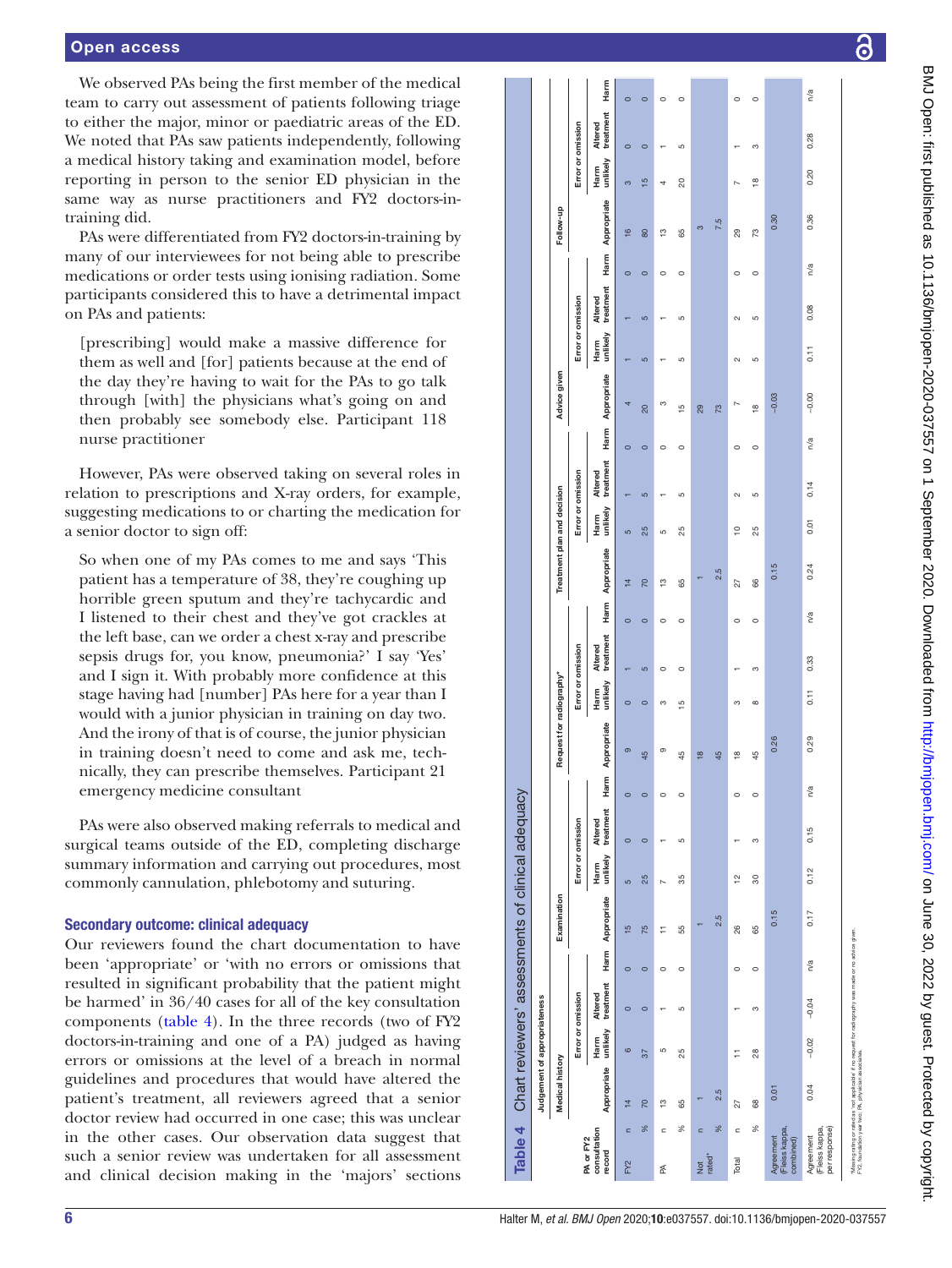of the ED, but that 'minors' care was often completed independently.

Our reviewers were 40% sensitive, 46% specific on judging the clinician type: 68% (13/19) of the PA records were thought to be of a FY2 doctor-in-training and 60% (9/15) vice versa (kappa score for inter-rater agreement 0.15).

Interviewees also presented other aspects related to clinical adequacy, particularly the PAs' stability in the team. The clinicians' familiarity with the longer standing team member PA/s—in contrast to FY2 doctors-in-training on rotation—was raised repeatedly:

If there was a junior physician over here, and he said oh, what do you think of this wound, which they do ask us. And I say yeah, it needs suturing. I then have to say, but can you suture or do you want me to suture it?……Because I don't know, and some will say oh no, I can't……I've never sutured before, and some will say oh yeah, that's fine, I'll suture it……Whereas I know with PAs they'll suture their own. Because I know that they've got that skill set. Participant 177 advanced nurse practitioner

# Secondary outcome: patient experience

Patients were positive about the care they had received from the PA, but had not understood what the PA role meant, with two participants believing they had been seen by a doctor and another unsure in the context of multiple ED staff:

I presumed he was a fully-qualified physician, yes his approach and everything was absolutely 100%. Participant 120 patient

Most of our patient participants were receptive to the role on the grounds that it might speed up care, although they were not without concern for the difference in training from a doctor and the diminishment of a senior medical workforce:

It's good to have another person, another opinion… but would it not perhaps be better to have another doctor? Participant 083 patient's relative

# **DISCUSSION**

## Summary of findings

The study presents evidence from three English EDs and has demonstrated no difference in safety or appropriateness between PAs and FY2 doctors-in-training. We report no difference in re-attendance rates. Those patients seen by a PA (within PA working hours 08:00–22:00) had a shorter average length of stay in the ED than those seen by doctors-in-training (24hours working period). Our review of clinical adequacy found few errors and no difference between PAs and FY2 doctors-in-training. Patients appeared relatively unconcerned with the title of the clinician treating them and thought they had been

treated by a doctor; however, they were keen to know that the employment of PAs would not represent a widespread substitution for doctors in the ED.

# How this study is similar or different from prior studies

We believe this to be the first empirical study of the outcomes of care provided by UK-trained PAs in the ED, and the first internationally to include interview and observation data. Additionally, patients' views do not appear to have been previously gathered at the time of the visit (and qualitatively), although there have been previous questionnaire studies in the USA of patient satisfaction, administered after the visit.<sup>28-30</sup>

We reported few differences in the the practice and processes of care—other than prescribing (which PAs currently cannot do independently in the UK)—between PAs and doctors in their second foundation year of training. Our finding of no difference in the primary outcome (ED re-attendance rate within 7days) for patients of PAs and FY2 doctors-in-training is consistent with the comparisons of nurse-qualified NPCs and FY2 doctorsin-training on which we based our study design<sup>22 23</sup> and other PA literature from the USA[.16](#page-8-11) It should be noted that for patients in the majors section of ED, all assessment and treatment plans by FY2 doctors-in-training and NPCs were reviewed and agreed by a senior clinician. Our participants commented frequently on the transient nature of FY2 doctors-in-training, whose rotation in the ED only last 4months. In contrast, PAs remained longterm and provided continuity in the team. Their accumulated knowledge of the policies and practices (clinical and otherwise) of the department, the consultants and the hospital was reported to enable operational efficiencies. Similar observations about PAs providing continuity within the medical/surgical team have been made in North America and the Netherlands<sup>31-33</sup> and also for other NPCs.<sup>[34](#page-8-25)</sup>

This study's strengths lie in its mixed-methods approach to the study of PAs in the ED, allowing consideration of different types of data on their contribution, compared with that of FY2 doctors-in-training, to be considered. We were able to carry out a well-powered quantitative comparative analysis of the documented processes and outcomes of patient care by PAs and FY2 doctors-in-training in three EDs in different parts of the country, and to gather qualitative data on PAs 'in practice'. The qualitative component of our mixed-methods approach enabled contextual explanations of the quantitative analysis.

Our study however has several limitations. Our comparison of PAs and doctors working in all areas of the ED introduced the potential for PAs and FY2 doctors-intraining to be attending to patients of different acuity and complexity. We sought to mitigate this by using three different EDs, taking a sample across a 16-week period at all times of day and night (although the FY2 doctors-intraining worked over the 24hours period when staff:patient ratios may have fluctuated). We also made statistical adjustments that included triage category. The low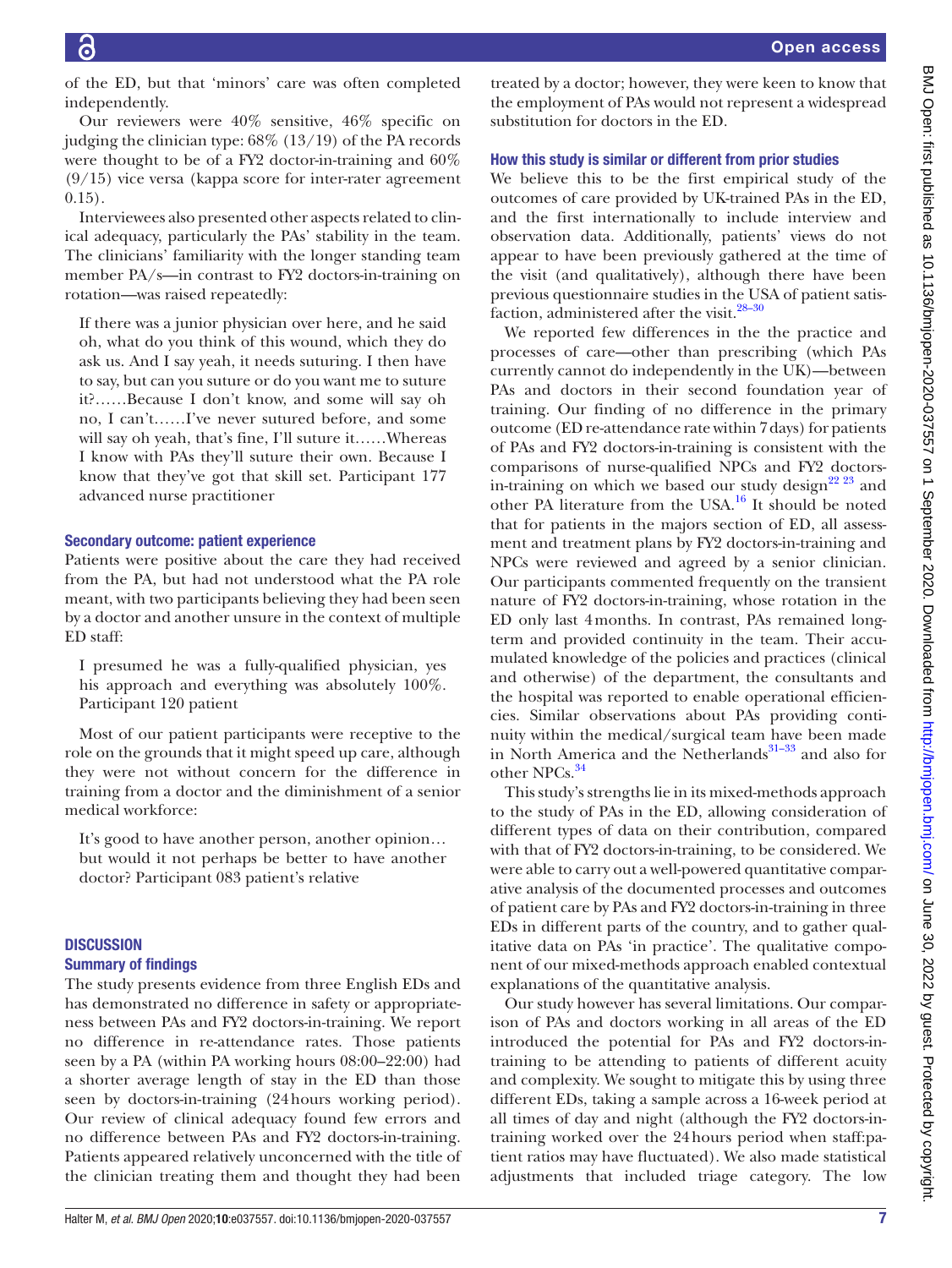sensitivity of most ED triage systems to identification of conditions other than the most serious, however, is a drawback[.35](#page-8-26) The prevention of collection of 28-day outcomes by NHS organisations was also a barrier, particularly as we had based our sample size calculation on that, as opposed to the lower 7-day return rate.

The level of missing data for some variables in the routinely collected data, and not having data from which to take into account whether PA reduced the staff:patient ratio (or fully replaced FY2 doctors-in-training) is a further limitation and needs to be borne in mind in the comparisons we present. Likewise, our observation data illustrated care is predominantly delivered by teams which creates difficulties in attributing outcomes or processes to individual staff, and compromised our ability to undertake an economic evaluation.

Our interview invitations yielded relatively small numbers of participants, particularly among patients/ relatives. While we attribute this in part to the fast patient throughput of the ED and limited availability of the researcher, this limits our analysis.

#### Implications for policy and practice

PAs in the ED are acceptable to patients and can help to relieve staffing pressures and improve efficiency in the delivery of care. They are able to treat patients safely with a range of conditions and FY2 doctors-in-training deliver similar care to that provided by doctors in their second year of training. Deployment of PAs within ED teams is a potential solution to the situation of growing patient demand and predicted shortage of junior doctors in the British  $NHS$ ,<sup>[7](#page-8-15)</sup> of which FY2 doctors on rotation in specialties such as the ED are one part; it is not our intention to raise or limit PAs to one particular junior doctor comparator level, but we have used this here as the closest pragmatic comparator. An alternative, which is to hire locum doctors, comes at a higher costs and loss of team continuity, and has potential implications for patient safety. Moves to regulate the PA profession under the General Medical Council were started in  $2019.^{36}$  $2019.^{36}$  $2019.^{36}$ 

The findings of this study support employment of appropriately trained, supervised PAs with professional registration in ED teams. Further research is needed to investigate fully the impacts we have observed, particularly the cost-effectiveness.

#### Author affiliations

<sup>1</sup> Faculty of Health, Social Care and Education, Kingston University and St George's, University of London, London, UK

<sup>2</sup> Centre for Medication Safety and Service Quality, Imperial College Healthcare NHS Trust, London, UK

<sup>3</sup>School of Economics, University of Surrey, Guildford, UK

<sup>4</sup>Institute of Clinical Sciences, University of Birmingham, Birmingham, UK

<sup>5</sup>Nuffield Department of Primary Care Health Sciences, University of Oxford, Oxford, UK

<sup>6</sup>School of Law and Social Science, Royal Holloway University of London, Egham, UK <sup>7</sup> Chester Medical School, University of Chester, Chester, UK

<sup>8</sup>Royal Orthopaedic Hospital, Birmingham, UK

Twitter Vari Drennan [@varidrennan](https://twitter.com/varidrennan), Chao Wang [@excel\\_wang](https://twitter.com/excel_wang) and Simon de Lusignan [@Lusignan\\_S](https://twitter.com/Lusignan_S)

Acknowledgements The authors would like to thank all those clinicians, administrative and information staff in the participating centres who assisted the study at a time of heightened workload within the emergency services in the National Health Service in England. The authors would also like to thank Robert Grant who provided statistical advice in the design of the study and obtained research funding but left the research team before the data were obtained for analysis.

Contributors VD (PhD, health policy and service delivery research), MH (PhD, health services research), JP (MD, general practice and clinical education), HG (PhD, health economics), SdeL (MD(Res), general practice and information science), JG (PhD, medical sociology), SB (BSc, patient and public engagement) and PB (PhD, audiology and strategic management) conceived and designed the study and obtained research funding. VD, MH and JP supervised the conduct of the study and data collection. VD, MH and JP undertook recruitment of participating centres and managed the data, including quality. CWa (PhD, statistics) undertook the statistical analysis; CWh (PhD, health services research), LN (PhD, health services research), MH, JE (MSc, physician associate and education) and VD undertook qualitative data collection and thematic analysis and HG considered the economic aspects. MH drafted the manuscript, and all authors contributed substantially to its revision. VD takes responsibility for the paper as a whole. All authors attest to meeting the four ICMJE.org authorship criteria: (1) substantial contributions to the conception or design of the work; or the acquisition, analysis or interpretation of data for the work; (2) drafting the work or revising it critically for important intellectual content; (3) final approval of the version to be published and (4) agreement to be accountable for all aspects of the work in ensuring that questions related to the accuracy or integrity of any part of the work are appropriately investigated and resolved.

Funding This project was funded by the National Institute for Health Research Health Services and Delivery Research Programme (project number 14/19/26). This paper presents independent research commissioned by the National Institute for Health Research (NIHR). The protocol for the study is available at the website <https://www.journalslibrary.nihr.ac.uk/programmes/hsdr/141926/#/>.

Disclaimer The views and opinions expressed by authors in this publication are those of the authors and do not necessarily reflect those of the NHS, the NIHR, the Health Service and Delivery Research Programme or the Department of Health.

Competing interests SdeL was head of the Department of Clinical and Experimental Medicine until June 2019 at the University of Surrey, which launched a physician associate course in 2016. JP is the immediate past chair of the UK and Ireland Board for Physician Associate Education and immediate past director of the physician associate programme at the University of Birmingham. PB is honorary faculty at the University of Birmingham and has taught on the physician associate programme since 2008. JE taught part time on the University of Birmingham physician associate programme until 2020. VMD was a HS&DR Board Member in 2015.

Patient and public involvement Patients and/or the public were involved in the design, conduct, reporting or dissemination plans of this research. Refer to the 'Methods' section for further details.

Patient consent for publication Not required.

Ethics approval This study was approved by the NHS Health Research Authority London-Central Research Ethics Committee (15/LO/1339).

Provenance and peer review Not commissioned; externally peer reviewed.

Data availability statement No additional data are available for sharing.

Open access This is an open access article distributed in accordance with the Creative Commons Attribution 4.0 Unported (CC BY 4.0) license, which permits others to copy, redistribute, remix, transform and build upon this work for any purpose, provided the original work is properly cited, a link to the licence is given, and indication of whether changes were made. See: [https://creativecommons.org/](https://creativecommons.org/licenses/by/4.0/) [licenses/by/4.0/](https://creativecommons.org/licenses/by/4.0/).

#### ORCID iDs

Mary Halter<http://orcid.org/0000-0001-6636-0621> Vari Drennan <http://orcid.org/0000-0002-8915-5185> Simon de Lusignan<http://orcid.org/0000-0001-5613-6810>